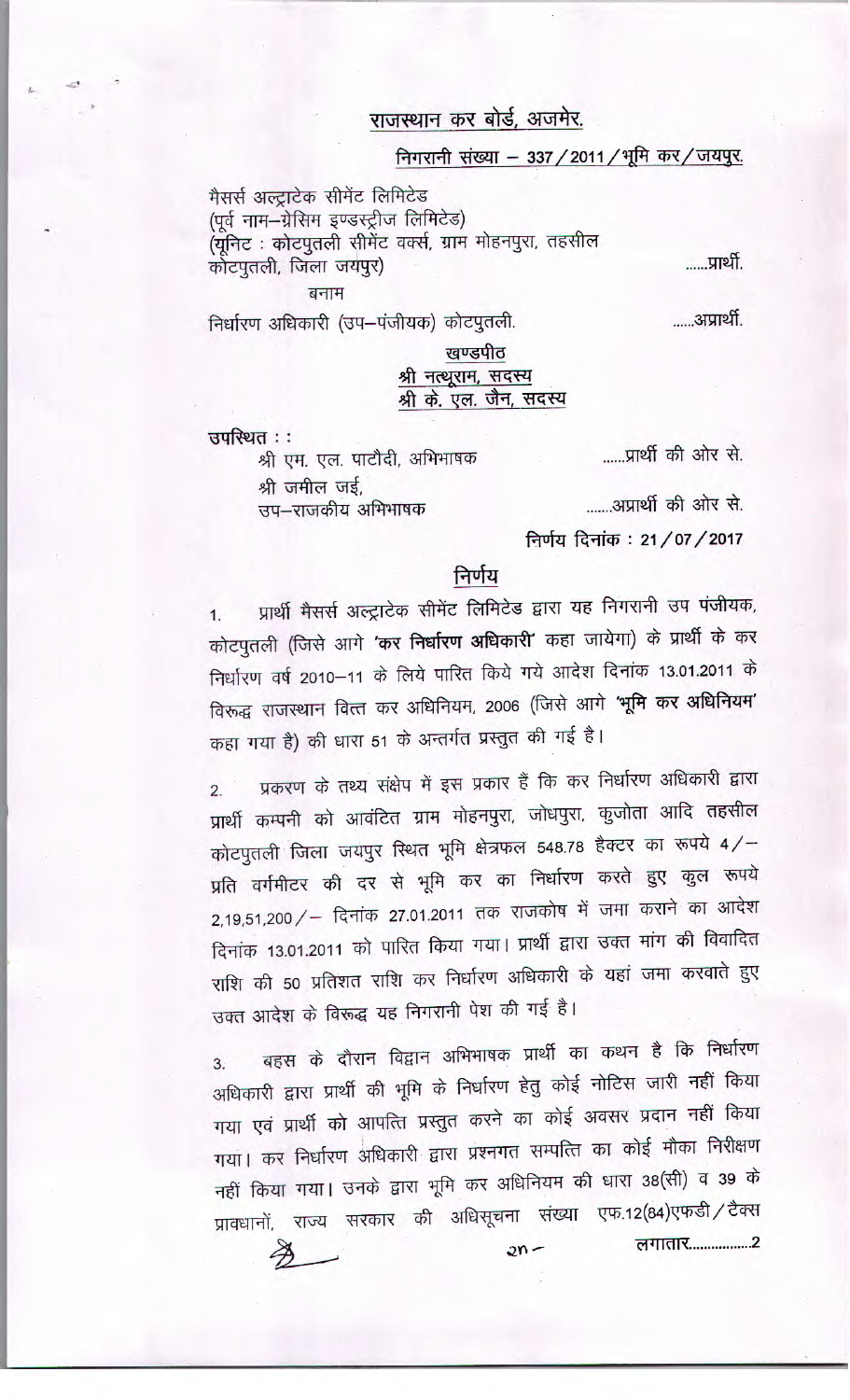## निगरानी संख्या - 337 / 2011 / जयपुर.

2009-35 दिनांक 8.7.2009 की अनदेखी करते हुए पारित किया गया है, जो पूर्णतः अविधिक एवं अनुचित है। विद्वान अभिभाषक ने अग्रिम कथन किया कि वित्त (कर) विभाग के पत्र क्रमांक प.13(1)वित्त/कर/09 दिनांक 13.10.2010 व विभागीय परिपत्र क्रमांक एफ-7(95)जन/10/17718 से 18093 दिनांक 21.10.10 के द्वारा भूमि कर अधिनियम की धारा 38(सी) के अन्तर्गत आवासीय प्रयोजन के लिये उपयोग में ली जा रही भूमि तथा धारा 39 के अन्तर्गत लोक प्रयोजनों यथा पूजा, पार्क आदि के उपयोग में ली जा रही भूमि एवं शैक्षणिक संस्था द्वारा केवल शैक्षिक उपयोग में ली जा रही भूमि को भूमि कर से छूट दी गयी है। अतः कर निर्धारण अधिकारी का आदेश विधिक प्रावधानों एवं विभागीय निर्देशों के विपरीत होने से प्रथम दृष्टया अपास्त योग्य है। उक्त कथन के साथ विद्वान अभिभाषक प्रार्थी ने प्रस्तुत निगरानी स्वीकार कर, कर निर्धारण अधिकारी का निगरानी अधीन आदेश अपास्त करते हुए प्रकरण में प्रार्थी की सुनवाई एवं संयुक्त मौका निरीक्षण के पश्चात पुनः विधिसम्मत आदेश पारित करने हेतु प्रकरण कर निर्धारण अधिकारी को प्रतिप्रेषित किये जाने का निवेदन किया।

बहस के दौरान विद्वान उप–राजकीय अभिभाषक द्वारा निर्धारण अधिकारी के आदेश का समर्थन करते हुए प्रार्थी की निगरानी अस्वीकार करने का अनुरोध किया गया।

उभय पक्ष की बहस पर मनन किया गया एवं पत्रावली पर उपलब्ध 5. रेकार्ड का अवलोकन किया गया।

विचाराधीन निगरानी निर्धारण अधिकारी उप-पंजीयक कोटपुतली के 6. आदेश दिनांक 13.01.2011 के विरूद्ध प्रस्तुत की गयी है। अधीनस्थ न्यायालय की पत्रावली में दिनांक 13.01.2011 का कोई आदेश नहीं है, बल्कि कार्यालय उप-पंजीयक कोटपुतली का पत्र क्रमांक भूमिकर / वसूली / 11 / 562 दिनांक 13.01.2011 है, जो मैसर्स ग्रासिम इण्डस्ट्रीज लिमिटेड, यूनिट मोहनपुरा तहसील कोटपुतली को रूपये 2,19,51,200 / - भूमि कर जमा कराने बाबत नोटिस है। निर्धारण अधिकारी ने प्रोविजनल असेसमेंट लिस्ट दिनांक 14.05.2010 को जारी की है तथा निगरानीकर्ता ने 19.07.2010 को इस सम्बन्ध में आपत्तियां प्रस्तुत की हैं। निर्धारण अधिकारी ने इन आपत्तियों के सम्बन्ध में राजस्थान वित्त अधिनियम, 2006 की धारा 42(2) व राजस्थान कर नियम, 2006 के नियम 5(5) के अनुसार निस्तारण नहीं किया है। इस प्रकार यह स्पष्ट है कि निगरानीकर्ता की आपत्तियों का निराकरण विधिक प्रावधानों के अनुरूप नहीं हुआ है। धारा 42(2) व नियम 5(5) निम्न प्रकार हैं :-

 $2n$ 

लगातार....................3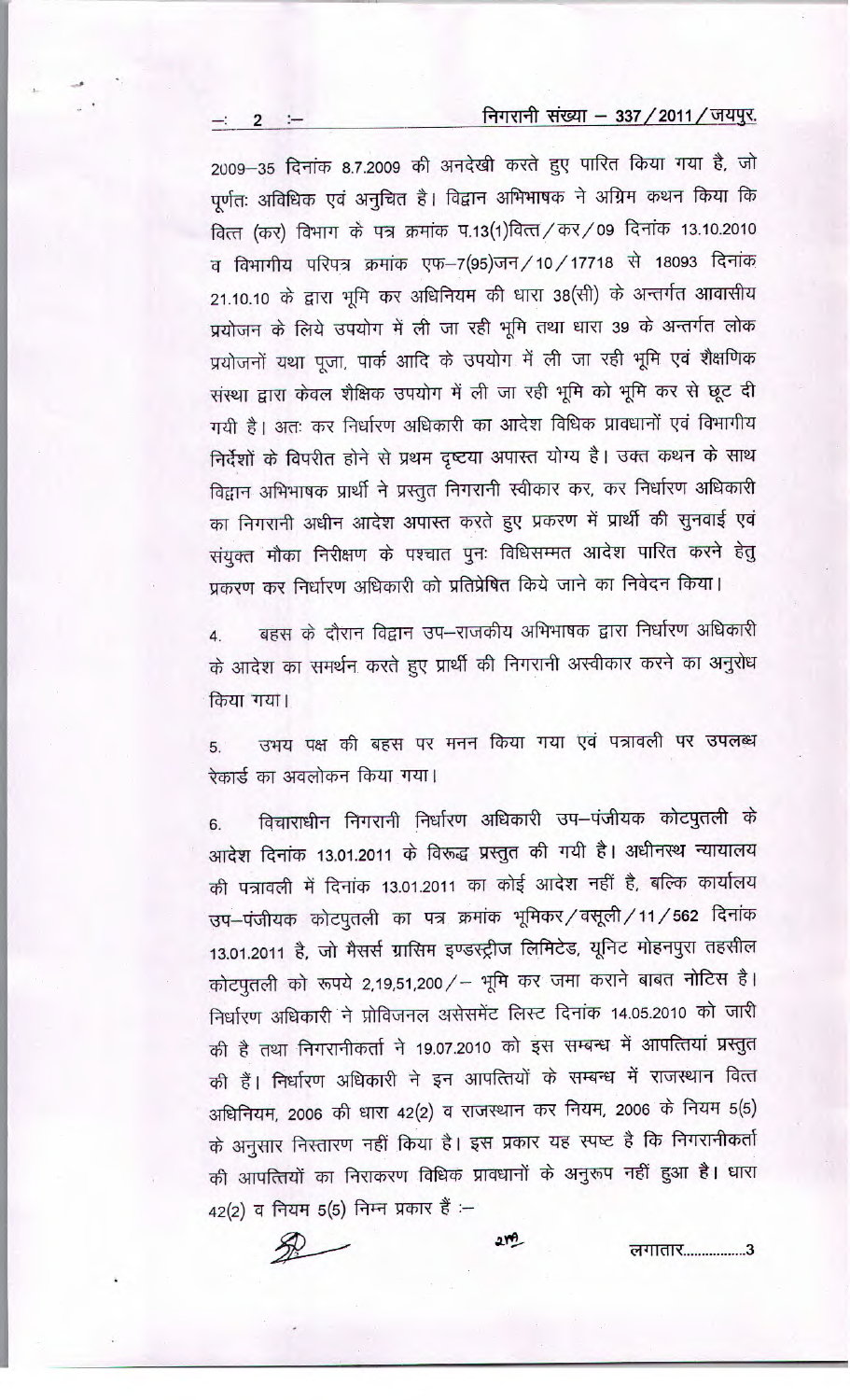#### Section 42. Finalisation of the assessment list.-

(2) Where an objection in respect of the land mentioned in the provisional assessment list is filed in accordance with the provisions of section 5, the Assessing Authority shall, after affording an opportunity of being heard and producing evidence to the objector, decide the objections and confirm, revise or modified the entries in the provisional assessment list in respect of such land.

# Rule 5. Public Notice, objections and authentication fo the assessment list :

- (5) The Assessing Authority shall, after allowing the applicant an opportunity of being heard in person or by agent and producing evidence to the objector :-
	- (a) investigate and dispose of the objections;
	- (b) cause the result thereof to be noted in the book kept under subrule  $(4)$ ; and
	- (c) cause any amendment necessary in accordance with such result to be made in the assessment list.

विचाराधीन प्रकरण में निगरानीकर्ता का यह भी कथन है कि अधिनियम  $\overline{7}$ . की धारा 38(सी) व 39 के अन्तर्गत आने वाली भूमि पर भी कर आरोपित किया है, जबकि आवासीय / शैक्षणिक / सार्वजनिक प्रयोजनार्थ भूमि को भूमिकर से मुक्त रखा गया है। पत्रावली का अवलोकन करने पर पाया गया कि प्रार्थी कम्पनी द्वारा धारित भूमि 548.78 हैक्टर (54,87,800 वर्गमीटर) है। भूमि कर निर्धारण के उद्देश्य से भूमि कर अधिनियम की धारा 38(सी) के अन्तर्गत आवासीय प्रयोजन के लिये उपयोग में ली जा रही भूमि तथा धारा 39 के अन्तर्गत लोक प्रयोजनों यथा पूजा, पार्क आदि के उपयोग में ली जा रही भूमि एवं शैक्षणिक संस्था द्वारा केवल शैक्षिक उपयोग में ली जा रही भूमि को भूमि कर से छूट दी गयी है। विद्वान अभिभाषक प्रार्थी द्वारा यह कथन किया गया है कि उनके द्वारा आवासीय, शैक्षिक व अन्य लोक प्रयोजनों के लिये उपयोग में ली जा रही भूमि पर भूमि कर से छूट दी जावे, किन्तु कर निर्धारण अधिकारी द्वारा इस सम्बन्ध में कोई विवेचन नहीं करते हुए प्रार्थी द्वारा धारित सम्पूर्ण क्षेत्रफल पर करारोपण किया जाना विधिसम्मत नहीं माना जा सकता। इस सम्बन्ध में राज्य सरकार के पत्र क्रमांक प.15(1) वित्त/कर/2009 दिनांक 13. 10.2010 द्वारा महानिरीक्षक पंजीयन एवं मुद्रांक विभाग, राजस्थान अजमेर को निम्न दिशा-निर्देश प्रदान किये गये हैं :-

लगातार....................4

 $2m$ 

 $\mathbf{3}$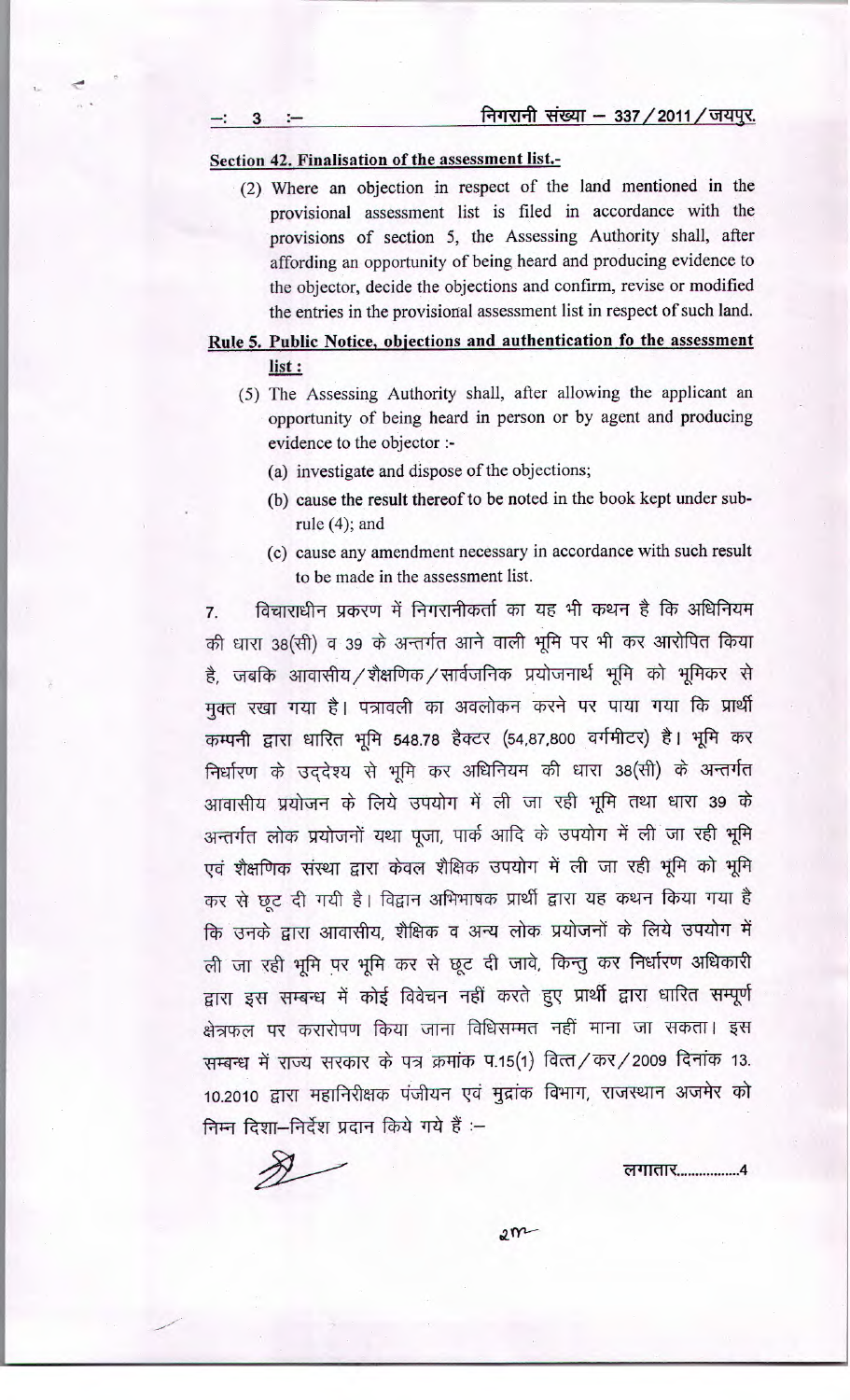"विषय :– भूमि कर के संबंध में मार्गदर्शन वास्ते बाबत।

सन्दर्भ :- आपका पत्र क्रमांक एफ.7(95)जन / 10 / 4359 दिनांक 7.9.10 तथा 15358 दिनांक 20.9.10

महोदय,

उपरोक्त विषय एवं सन्दर्भ में आपका ध्यान आकर्षित कर लेख है कि राजस्थान वित्त अधिनियम, 2006 की धारा 38(सी) में "भूमि" की परिभाषा में कृषि भूमि, नगरीय भूमि, आवासीय भूमि एवं आबादी भूमि सम्मिलित नहीं है। इसी प्रकार धारा 39 के प्रयोजनों के अधीन भूमि पर भूमि कर देय नहीं है। उक्त विषय को शासन सचिव, वित्त (राजस्व) की अध्यक्षता में सम्पन्न बैठक के कार्यवाही विवरण दिनांक 27.1.10 में भी स्पष्ट करते हुए धारा 38(सी) एवं 39 के द्वारा Exclude की गई भूमियों के अतिरिक्त सभी भूमियों पर भूमि कर देय होना अंकित किया है।

अतः उक्त स्थिति के परीपेक्ष में निर्देशानुसार लेख है कि औद्योगिक प्रयोजन के लिये आवंटित भूमि के भूमि कर निर्धरण के संबंध में औद्योगिक भूमि पर स्थापित आवासीय कॉलोनी, शैक्षणिक संस्था, लाईब्रेरी या अन्य सावर्जनिक उपयोग के अधीन भूमि को भूमि कर प्रयोजनों के लिये संगणित (count) नहीं किया जावे।

> भवदीय  $\overline{50}$ (भवानी सिंह देथा) शासन उप सचिव"

राज्य सरकार के उक्त दिशा-निर्देशों के अनुसरण में ही महानिरीक्षक, पंजीयन एवं मुद्रांक विभाग, राजस्थान अजमेर द्वारा पत्रांक एफ-7(95)जन/ 10 / 17718 से 18093 दिनांक 21.10.10 से समस्त उपमहानिरीक्षक, पंजीयन एवं पदेन कलेक्टर (मुद्रांक) एवं उप-पंजीयकगण को निर्देशित किया गया है कि "राज्य सरकार के उपरोक्त पत्र क्रमांक प.15(1)वित्त/कर/09 दिनांक 13.10.2010 की प्रति निम्न को भेजकर लेख है कि पत्र में उल्लेखित मार्गदर्शनानुसार कार्यवाही करें।''

कर निर्धारण अधिकारी के आदेश के अवलोकन से यह स्पष्ट नहीं होता 6. है कि उनके द्वारा प्रार्थी को सूनवाई का समुचित अवसर प्रदान किये जाने एवं उनकी आपत्तियों के निराकरण के उपरान्त विधिक प्रावधानों की पालना सुनिश्चित की गयी हो। अतः कर निर्धारण आदेश विधिक प्रावधानों, नैसर्गिक न्याय के सिद्धान्त एवं विभागीय दिशा-निर्देशों के अनुरूप पारित नहीं किये जाने के आधार पर अपास्त किये जाने योग्य पाया जाता है।

 $2m<sup>2</sup>$ 

लगातार...................5